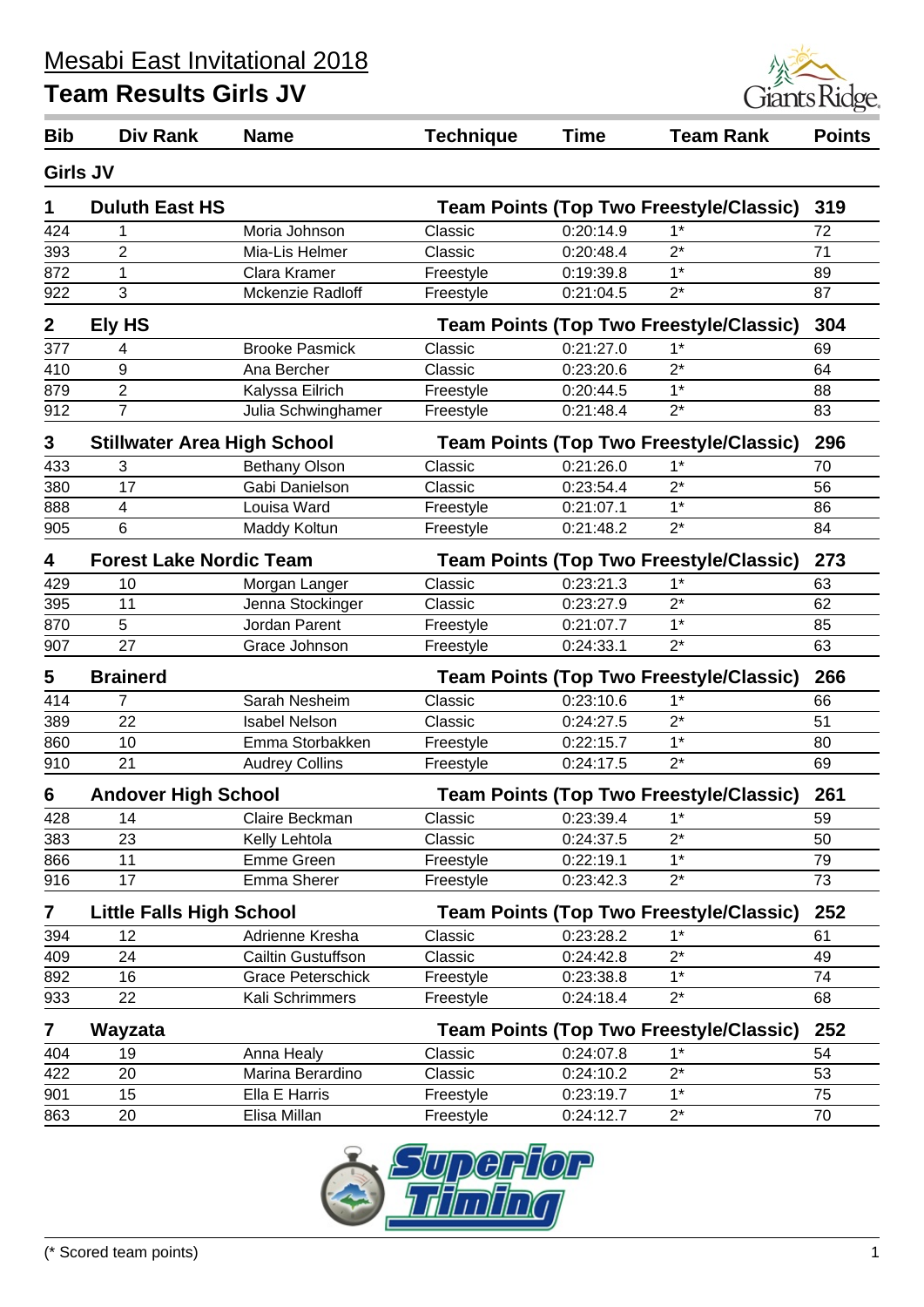

| <b>Bib</b> | <b>Div Rank</b>                   | <b>Name</b>                            | <b>Technique</b> | <b>Time</b> | <b>Team Rank</b>                               | <b>Points</b> |
|------------|-----------------------------------|----------------------------------------|------------------|-------------|------------------------------------------------|---------------|
| 9          |                                   | <b>Grand Rapids HS Nordic Ski Team</b> |                  |             | <b>Team Points (Top Two Freestyle/Classic)</b> | 249           |
| 375        | 13                                | Liv Wyland                             | Classic          | 0:23:34.0   | $1*$                                           | 60            |
| 416        | 31                                | <b>Hailey Lafrenier</b>                | Classic          | 0:25:44.4   | $2^*$                                          | 42            |
| 874        | 14                                | Sanny Gangi                            | Freestyle        | 0:23:11.2   | $1*$                                           | 76            |
| 928        | 19                                | Liisa Wyland                           | Freestyle        | 0:23:49.6   | $2^*$                                          | 71            |
| 10         | <b>Bemidji High School</b>        |                                        |                  |             | <b>Team Points (Top Two Freestyle/Classic)</b> | 221           |
| 390        | 6                                 | Demi Fisher                            | Classic          | 0:23:10.1   | $1*$                                           | 67            |
| 408        | 21                                | Shanna Eberwine                        | Classic          | 0:24:10.8   | $2^*$                                          | 52            |
| 868        | 13                                | Lily Krona                             | Freestyle        | 0:22:56.6   | $\overline{1^*}$                               | 77            |
| 934        | 65                                | Maggie Brown                           | Freestyle        | 0:27:52.5   | $2^*$                                          | 25            |
| 11         | <b>Roseville Area High School</b> |                                        |                  |             | <b>Team Points (Top Two Freestyle/Classic)</b> | 213           |
| 385        | 28                                | Winter Anderjohn                       | Classic          | 0:24:59.5   | $1*$                                           | 45            |
| 413        | 35                                | Kaia Goldenman                         | Classic          | 0:26:04.1   | $2^*$                                          | 38            |
| 908        | 24                                | <b>Lindsey Moseley</b>                 | Freestyle        | 0:24:26.1   | $1*$                                           | 66            |
| 855        | 26                                | <b>Ally Moseley</b>                    | Freestyle        | 0:24:29.6   | $2^*$                                          | 64            |
| 12         | <b>Edina High School</b>          |                                        |                  |             | <b>Team Points (Top Two Freestyle/Classic)</b> | 195           |
| 411        | 38                                | Cecie Bourbour                         | Classic          | 0:26:26.6   | $1*$                                           | 35            |
| 400        | 46                                | Sophia Behling                         | Classic          | 0:27:14.6   | $2^*$                                          | 27            |
| 893        | 8                                 | Maggie Wagner                          | Freestyle        | 0:21:52.1   | $1*$                                           | 82            |
| 924        | 39                                | Sadie Hinrichs                         | Freestyle        | 0:25:11.8   | $2^*$                                          | 51            |
| 13         | <b>Anoka High Schoo</b>           |                                        |                  |             | <b>Team Points (Top Two Freestyle/Classic)</b> | 191           |
| 391        | 16                                | <b>Madeline Rowe</b>                   | Classic          | 0:23:52.9   | $1*$                                           | 57            |
| 423        | 33                                | Adrianna Warden                        | Classic          | 0:25:49.8   | $2^*$                                          | 40            |
| 875        | 30                                | Madi St. Germain                       | Freestyle        | 0:24:35.5   | $1*$                                           | 60            |
| 903        | 56                                | Lindsey Laubach                        | Freestyle        | 0:26:55.5   | $2^*$                                          | 34            |
| 14         | <b>Marshall Nordic Ski Team</b>   |                                        |                  |             | <b>Team Points (Top Two Freestyle/Classic)</b> | 172           |
| 382        | 25                                | Emma Stattelman                        | Classic          | 0:24:51.1   | $1*$                                           | 48            |
| 427        | 50                                | <b>Ella Davis</b>                      | Classic          | 0:27:59.9   | $2^*$                                          | 23            |
| 880        | 29                                | <b>Helen Kliewer</b>                   | Freestyle        | 0:24:33.6   | $1^*$                                          | 61            |
| 925        | 50                                | Declan Ketchum                         | Freestyle        | 0:26:08.4   | $2^*$                                          | 40            |
| 15         | <b>Mounds View High School</b>    |                                        |                  |             | <b>Team Points (Top Two Freestyle/Classic)</b> | 168           |
| 420        | 30                                | Shelby Olson                           | Classic          | 0:25:42.2   | $1*$                                           | 43            |
| 397        | 49                                | Emma Snell                             | Classic          | 0:27:54.9   | $2^*$                                          | 24            |
| 859        | 32                                | Maya Strike                            | Freestyle        | 0:24:48.4   | $1*$                                           | 58            |
| 918        | 47                                | Sarah Miller                           | Freestyle        | 0:25:56.2   | $2^*$                                          | 43            |
| 16         | <b>ME / VA / EG Nordic Team</b>   |                                        |                  |             | <b>Team Points (Top Two Freestyle/Classic)</b> | 167           |
| 421        | 18                                | Hannah Maninga                         | Classic          | 0:24:05.6   | $1*$                                           | 55            |
| 407        | 40                                | Stephanie Kowalski                     | Classic          | 0:26:47.7   | $2^*$                                          | 33            |
| 890        | 28                                | <b>Briarb Baudek</b>                   | Freestyle        | 0:24:33.5   | $1*$                                           | 62            |
| 919        | 73                                | Lauren Beyer                           | Freestyle        | 0:30:02.7   | $2^*$                                          | 17            |

**17 Orono High School Team Points (Top Two Freestyle/Classic) 155**

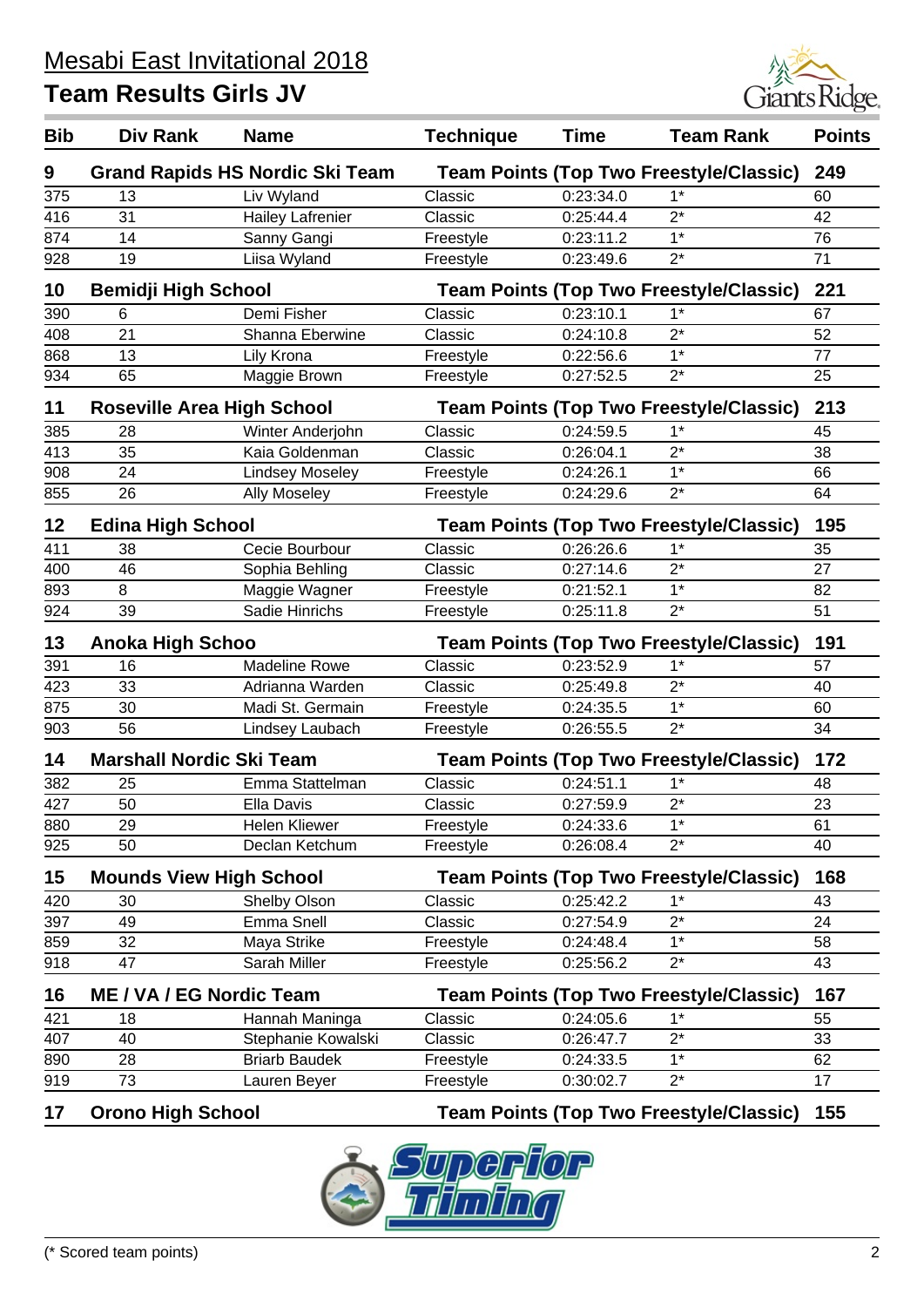

| <b>Bib</b> | Div Rank                                                                       | <b>Name</b>                      | <b>Technique</b> | <b>Time</b> | <b>Team Rank</b>                               | <b>Points</b>  |
|------------|--------------------------------------------------------------------------------|----------------------------------|------------------|-------------|------------------------------------------------|----------------|
| 402        | 27                                                                             | Louis Rosenbaum                  | Classic          | 0:24:56.0   | $1^*$                                          | 46             |
| 432        | 42                                                                             | <b>Grace Miner</b>               | Classic          | 0:26:56.0   | $2^*$                                          | 31             |
| 894        | 12                                                                             | <b>Quincy Help</b>               | Freestyle        | 0:22:54.4   | $1*$                                           | 78             |
| 18         | Winona HS Nordic Ski Team                                                      |                                  |                  |             | <b>Team Points (Top Two Freestyle/Classic)</b> | 149            |
| 412        | 5                                                                              | Lauren Whyte                     | Classic          | 0:21:49.7   | $1*$                                           | 68             |
| 884        | 9                                                                              | <b>Emily Beguin</b>              | Freestyle        | 0:22:13.8   | $1*$                                           | 81             |
| 19         | <b>Cathedral High School</b>                                                   |                                  |                  |             | <b>Team Points (Top Two Freestyle/Classic)</b> | 139            |
| 381        | 39                                                                             | Ella Boelter                     | Classic          | 0:26:37.4   | $1^*$                                          | 34             |
| 439        | 55                                                                             | Ana Deal-Hansen                  | Classic          | 0:29:36.2   | $2^*$                                          | 18             |
| 936        | 34                                                                             | Emma Lathe                       | Freestyle        | 0:24:53.2   | $1*$                                           | 56             |
| 882        | 59                                                                             | <b>Emily Baakken</b>             | Freestyle        | 0:27:19.0   | $2^*$                                          | 31             |
| 20         | <b>Hopkins</b>                                                                 |                                  |                  |             | <b>Team Points (Top Two Freestyle/Classic)</b> | 130            |
| 430        | 41                                                                             | Elletta Firehammer               | Classic          | 0:26:53.4   | $1*$                                           | 32             |
| 373        | 47                                                                             | Shoshanna Peifer                 | Classic          | 0:27:33.1   | $2^*$                                          | 26             |
| 858        | 18                                                                             | Laci Provenzano                  | Freestyle        | 0:23:49.5   | $1*$                                           | 72             |
| 21         | <b>Washburn High School</b>                                                    |                                  |                  |             | <b>Team Points (Top Two Freestyle/Classic)</b> | 128            |
| 417        | 29                                                                             | Laura Pacala                     | Classic          | 0:25:01.3   | $1*$                                           | 44             |
| 891        | 36                                                                             | Grace Pereira                    | Freestyle        | 0:25:04.4   | $1*$                                           | 54             |
| 904        | 60                                                                             | <b>Helen Strom</b>               | Freestyle        | 0:27:22.0   | $2^*$                                          | 30             |
| 22         |                                                                                | <b>Chaska and Chanhassen HSs</b> |                  |             | <b>Team Points (Top Two Freestyle/Classic)</b> | 124            |
| 454        | 53                                                                             | <b>Connelley Tiana</b>           | Classic          | 0:28:31.0   | $1*$                                           | 20             |
| 935        | 23                                                                             | Lydia Jackels                    | Freestyle        | 0:24:22.3   | $1*$                                           | 67             |
| 876        | 53                                                                             | <b>Talia Tripp</b>               | Freestyle        | 0:26:44.6   | $2^*$                                          | 37             |
| 23         | <b>Richfield High School</b><br><b>Team Points (Top Two Freestyle/Classic)</b> |                                  |                  |             | 118                                            |                |
| 376        | 8                                                                              | Caitlin O'donnell                | Classic          | 0:23:19.3   | $1*$                                           | 65             |
| 425        | 54                                                                             | <b>Shannon Brault</b>            | Classic          | 0:29:29.9   | $2^*$                                          | 19             |
| 881        | 71                                                                             | Alicia Nelson                    | Freestyle        | 0:29:17.6   | $1*$                                           | 19             |
| 906        | 75                                                                             | Isabella Jurewicz                | Freestyle        | 0:30:21.6   | $2^*$                                          | 15             |
| 24         | <b>CEC Nordic</b>                                                              |                                  |                  |             | <b>Team Points (Top Two Freestyle/Classic)</b> | 116            |
| 426        | 32                                                                             | Harmony Tracy                    | Classic          | 0:25:45.0   | $1^*$                                          | 41             |
| 387        | 71                                                                             | Elise Carlson                    | Classic          | 0:35:39.0   | $2^*$                                          | $\overline{2}$ |
| 871        | 37                                                                             | Julia Elias                      | Freestyle        | 0:25:06.4   | $1*$                                           | 53             |
| 899        | 70                                                                             | Anna Carlson                     | Freestyle        | 0:29:17.4   | $2^*$                                          | 20             |
| 25         | <b>Elk River/Zimmerman</b>                                                     |                                  |                  |             | <b>Team Points (Top Two Freestyle/Classic)</b> | 115            |
| 949        | 25                                                                             | Sophia Riewe                     | Freestyle        | 0:24:28.9   | $1^*$                                          | 65             |
| 929        | 40                                                                             | Eva Bednarz                      | Freestyle        | 0:25:12.0   | $2^*$                                          | 50             |
| 940        | 52                                                                             | Alexi Jacks                      | Freestyle        | 0:26:22.4   | 3                                              |                |
| 26         | <b>TH/Cook County HS</b>                                                       |                                  |                  |             | <b>Team Points (Top Two Freestyle/Classic)</b> | 114            |
| 442        | 62                                                                             | <b>Claire Esse</b>               | Classic          | 0:31:26.9   | $1*$                                           | 11             |
| 950        | 31                                                                             | Cedar Gordon                     | Freestyle        | 0:24:39.9   | $1*$                                           | 59             |
| 896        | 46                                                                             | Malin Anderson                   | Freestyle        | 0:25:53.7   | $2^*$                                          | 44             |

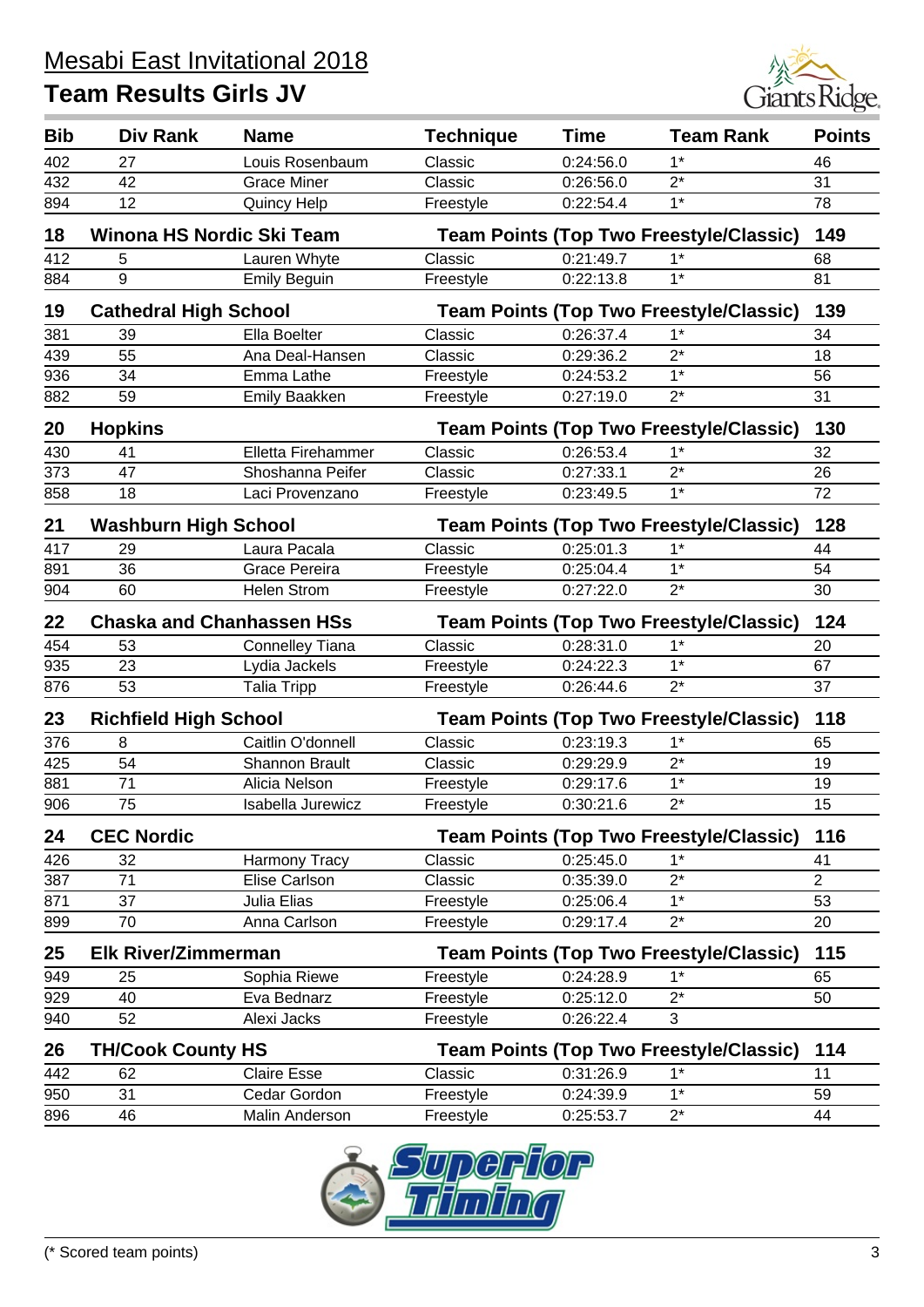

| <b>Bib</b> | Div Rank                          | <b>Name</b>                                | <b>Technique</b> | <b>Time</b> | <b>Team Rank</b>                               | <b>Points</b> |
|------------|-----------------------------------|--------------------------------------------|------------------|-------------|------------------------------------------------|---------------|
| 27         | <b>Alexandria</b>                 |                                            |                  |             | <b>Team Points (Top Two Freestyle/Classic)</b> | 102           |
| 398        | 51                                | Olivia Hagstrom                            | Classic          | 0:28:16.7   | $1^*$                                          | 22            |
| 885        | 45                                | Cameo Neumann                              | Freestyle        | 0:25:52.7   | $1*$                                           | 45            |
| 917        | 55                                | Laura Wilmesmeier                          | Freestyle        | 0:26:53.8   | $2^*$                                          | 35            |
| 939        | 81                                | Hannah Tesch                               | Freestyle        | 0:33:49.1   | 3                                              |               |
| 27         | <b>Hayward Nordic Ski Team</b>    |                                            |                  |             | <b>Team Points (Top Two Freestyle/Classic)</b> | 102           |
| 953        | 35                                | Dianna Martin                              | Freestyle        | 0:24:57.6   | $1^*$                                          | 55            |
| 877        | 43                                | <b>Whitley Carothers</b>                   | Freestyle        | 0:25:31.5   | $2^*$                                          | 47            |
| 921        | 63                                | Cassidy Gould                              | Freestyle        | 0:27:41.2   | 3                                              |               |
| 29         | <b>Moorhead High School</b>       |                                            |                  |             | <b>Team Points (Top Two Freestyle/Classic)</b> | 101           |
| 869        | 38                                | <b>Chloe Strom</b>                         | Freestyle        | 0:25:08.1   | $1*$                                           | 52            |
| 920        | 41                                | Lucy Delorme                               | Freestyle        | 0:25:13.9   | $2^*$                                          | 49            |
| 952        | 44                                | <b>Malery Selberg</b>                      | Freestyle        | 0:25:49.2   | 3                                              |               |
| 30         | <b>Math &amp; Science Academy</b> |                                            |                  |             | <b>Team Points (Top Two Freestyle/Classic)</b> | 99            |
| 900        | 33                                | Karen Nakamura                             | Freestyle        | 0:24:48.9   | $1*$                                           | 57            |
| 887        | 48                                | Aria Peng                                  | Freestyle        | 0:26:01.1   | $2^*$                                          | 42            |
| 31         | <b>Hibbing</b>                    |                                            |                  |             | <b>Team Points (Top Two Freestyle/Classic)</b> | 95            |
| 434        | 15                                | Ayva Burkes                                | Classic          | 0:23:42.1   | $1*$                                           | 58            |
| 452        | 36                                | Julia Flatten                              | Classic          | 0:26:12.9   | $2^*$                                          | 37            |
| 448        | 56                                | Tatijana Krasaway                          | Classic          | 0:29:38.1   | 3                                              |               |
| 32         | <b>Maple Grove Senior High</b>    |                                            |                  |             | <b>Team Points (Top Two Freestyle/Classic)</b> | 87            |
| 378        | 52                                | Carolyn Palmer                             | Classic          | 0:28:20.8   | $1*$                                           | 21            |
| 438        | 57                                | Amalia Buck                                | Classic          | 0:29:41.5   | $2^*$                                          | 16            |
| 931        | 62                                | Lauren Tillman                             | Freestyle        | 0:27:25.7   | $1*$                                           | 28            |
| 862        | 68                                | Paige Levendusky                           | Freestyle        | 0:28:52.1   | $2^*$                                          | 22            |
| 33         | <b>Copper Country Ski Tigers</b>  |                                            |                  |             | <b>Team Points (Top Two Freestyle/Classic)</b> | 84            |
| 886        | 42                                | Ingrid Seagren                             | Freestyle        | 0:25:24.2   | $1*$                                           | 48            |
| 915        | 54                                | Marielle Raasio                            | Freestyle        | 0:26:47.5   | $2^*$                                          | 36            |
| 34         | <b>Duluth Denfeld High School</b> |                                            |                  |             | <b>Team Points (Top Two Freestyle/Classic)</b> | 82            |
| 444        | 63                                | Mary Johnson                               | Classic          | 0:31:41.9   | $1*$                                           | 10            |
| 937        | 51                                | <b>Claire Barlass</b>                      | Freestyle        | 0:26:13.8   | $1*$                                           | 39            |
| 865        | 57                                | Nicole Mcginn                              | Freestyle        | 0:26:57.6   | $2^*$                                          | 33            |
| 35         |                                   | <b>St Paul Academy &amp; Summit School</b> |                  |             | <b>Team Points (Top Two Freestyle/Classic)</b> | 77            |
| 384        | 26                                | Eliza Reedy                                | Classic          | 0:24:51.4   | $1^*$                                          | 47            |
| 441        | 43                                | Paige Indritz                              | Classic          | 0:27:00.8   | $2^*$                                          | 30            |
| 36         | <b>Minnehaha Academy</b>          |                                            |                  |             | <b>Team Points (Top Two Freestyle/Classic)</b> | 75            |
| 396        | 34                                | Maren Johnson                              | Classic          | 0:26:02.5   | $1*$                                           | 39            |
| 440        | 37                                | Ayden Guild                                | Classic          | 0:26:22.7   | $2^*$                                          | 36            |
| 446        | 61                                | Siri Davidson                              | Classic          | 0:31:12.9   | 3                                              |               |

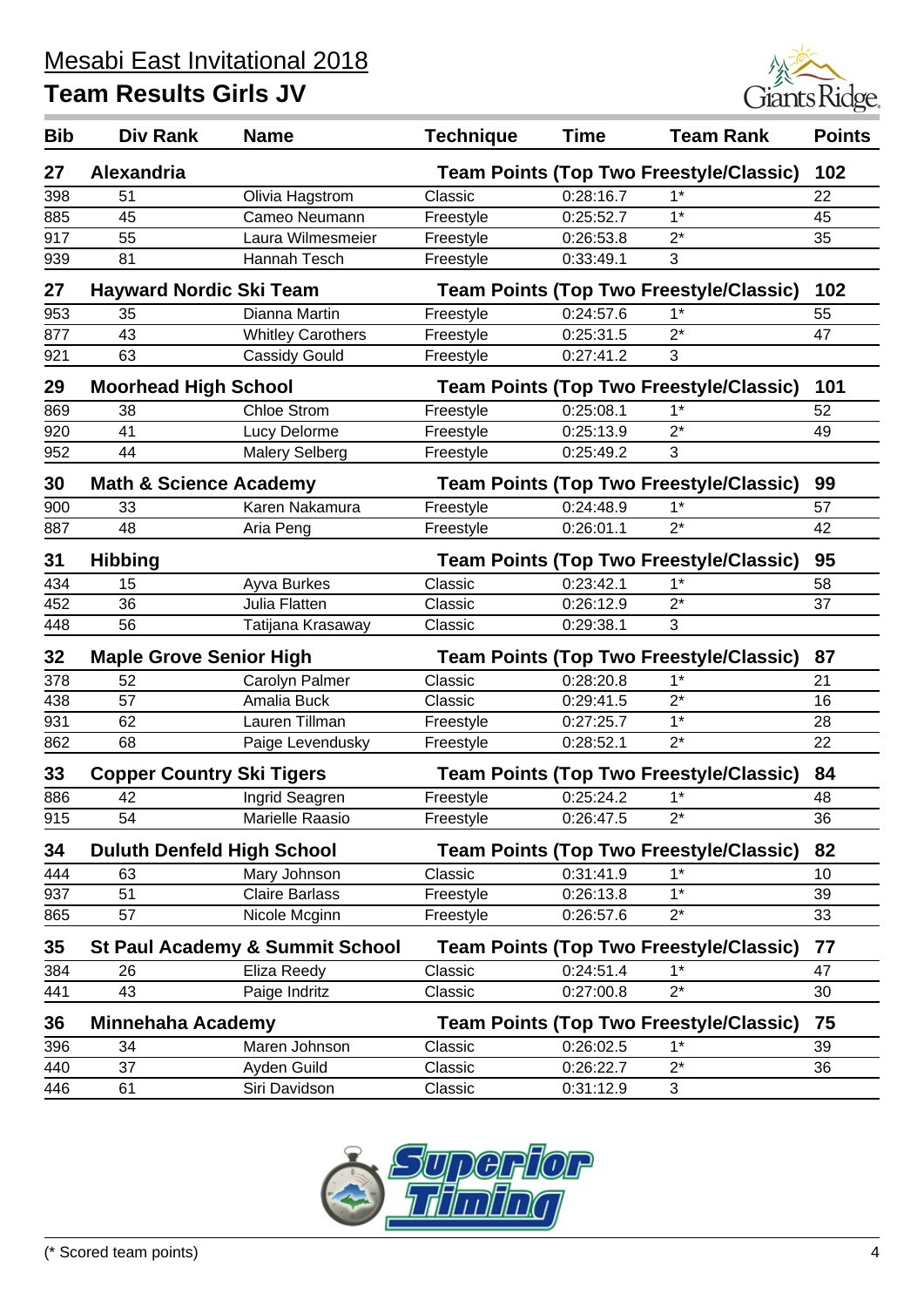

| <b>Bib</b> | Div Rank                          | <b>Name</b>                              | <b>Technique</b> | <b>Time</b> | <b>Team Rank</b>                               | <b>Points</b>  |
|------------|-----------------------------------|------------------------------------------|------------------|-------------|------------------------------------------------|----------------|
| 37         |                                   | <b>Spring Lake Park/St Anthony HS</b>    |                  |             | <b>Team Points (Top Two Freestyle/Classic)</b> | 72             |
| 415        | 48                                | Anna Manson                              | Classic          | 0:27:35.1   | $1*$                                           | 25             |
| 401        | 67                                | Maedchen Friebe                          | Classic          | 0:34:14.1   | $2^*$                                          | 6              |
| 932        | 67                                | Signe Johnson                            | Freestyle        | 0:28:49.5   | $1*$                                           | 23             |
| 867        | 72                                | Rose Moore                               | Freestyle        | 0:29:56.0   | $2^*$                                          | 18             |
| 38         |                                   | <b>Otter Tail Nordic Ski Association</b> |                  |             | <b>Team Points (Top Two Freestyle/Classic)</b> | 59             |
| 443        | 69                                | <b>Hedda Thorland</b>                    | Classic          | 0:34:41.8   | $1*$                                           | 4              |
| 930        | 61                                | Emma Rund                                | Freestyle        | 0:27:23.1   | $1*$                                           | 29             |
| 946        | 64                                | Anna Erickson                            | Freestyle        | 0:27:47.2   | $2^*$                                          | 26             |
| 944        | 78                                | Silje Ronnevik                           | Freestyle        | 0:31:32.4   | 3                                              |                |
| 39         | <b>Coon Rapids High School</b>    |                                          |                  |             | <b>Team Points (Top Two Freestyle/Classic)</b> | 53             |
| 418        | 44                                | <b>Addie Hoseck</b>                      | Classic          | 0:27:05.5   | $1*$                                           | 29             |
| 898        | 66                                | Katie Emmans                             | Freestyle        | 0:28:04.7   | $1^*$                                          | 24             |
| 40         | <b>Ishpeming Ski Club</b>         |                                          |                  |             | <b>Team Points (Top Two Freestyle/Classic)</b> | 35             |
| 941        | 69                                | <b>Shelby Prusi</b>                      | Freestyle        | 0:29:09.4   | $1^*$                                          | 21             |
| 902        | 76                                | Faith Loman                              | Freestyle        | 0:30:58.0   | $2^*$                                          | 14             |
| 897        | 84                                | <b>Chyanne Gardner</b>                   | Freestyle        | 0:35:14.5   | 3                                              |                |
| 41         | <b>Benilde-St. Margaret</b>       |                                          |                  |             | <b>Team Points (Top Two Freestyle/Classic)</b> | 32             |
| 943        | 58                                | Clare Lynch                              | Freestyle        | 0:27:15.6   | $1*$                                           | 32             |
| 42         | <b>Mounds Park Academy</b>        |                                          |                  |             | <b>Team Points (Top Two Freestyle/Classic)</b> | 28             |
| 453        | 45                                | Katie Dahiya                             | Classic          | 0:27:07.8   | $1^*$                                          | 28             |
| 43         | <b>Detroit Lakes High School</b>  |                                          |                  |             | <b>Team Points (Top Two Freestyle/Classic)</b> | 26             |
| 447        | 64                                | Emma Teiken                              | Classic          | 0:33:15.2   | $1^*$                                          | 9              |
| 431        | 70                                | Rena Mcleod                              | Classic          | 0:35:28.4   | $2^*$                                          | 3              |
| 911        | 80                                | Maddie Walz                              | Freestyle        | 0:32:14.7   | $1*$                                           | 10             |
| 883        | 86                                | <b>Taylor Brend</b>                      | Freestyle        | 0:37:15.5   | $2^*$                                          | $\overline{4}$ |
| 44         | <b>Heritage/Providence Nordic</b> |                                          |                  |             | <b>Team Points (Top Two Freestyle/Classic)</b> | 24             |
| 864        | 74                                | <b>Bridget Hodgkin</b>                   | Freestyle        | 0:30:09.9   | $1^*$                                          | 16             |
| 954        | 82                                | Sophie Koch                              | Freestyle        | 0:34:32.4   | $2^*$                                          | 8              |
| 938        | 83                                | Macy Bell                                | Freestyle        | 0:35:01.4   | 3                                              |                |
| 45         | <b>Apollo High School</b>         |                                          |                  |             | <b>Team Points (Top Two Freestyle/Classic)</b> | 16             |
| 437        | 60                                | Abbigail Tangen                          | Classic          | 0:31:00.6   | $1^*$                                          | 13             |
| 909        | 88                                | Hana Nichols                             | Freestyle        | 0:39:02.0   | $1*$                                           | 2              |
| 857        | 89                                | Maureen Schimnich                        | Freestyle        | 0:39:48.5   | $2^*$                                          | 1              |
| 45         | <b>Mahtomedi High School</b>      |                                          |                  |             | <b>Team Points (Top Two Freestyle/Classic)</b> | 16             |
| 927        | 77                                | Lexi Waldoch                             | Freestyle        | 0:31:12.7   | $1*$                                           | 13             |
| 947        | 87                                | Sophia Gunn                              | Freestyle        | 0:38:24.7   | $2^*$                                          | 3              |
| 47         | <b>Tartan High School</b>         |                                          |                  |             | <b>Team Points (Top Two Freestyle/Classic)</b> | 15             |
| 392        | 65                                | Gelly Garaytriviski                      | Classic          | 0:33:57.5   | $1^*$                                          | 8              |
| 435        | 66                                | <b>Maggie Pawlenty</b>                   | Classic          | 0:34:00.3   | $2^*$                                          | $\overline{7}$ |
|            |                                   | O                                        |                  | $F\sim$     |                                                |                |